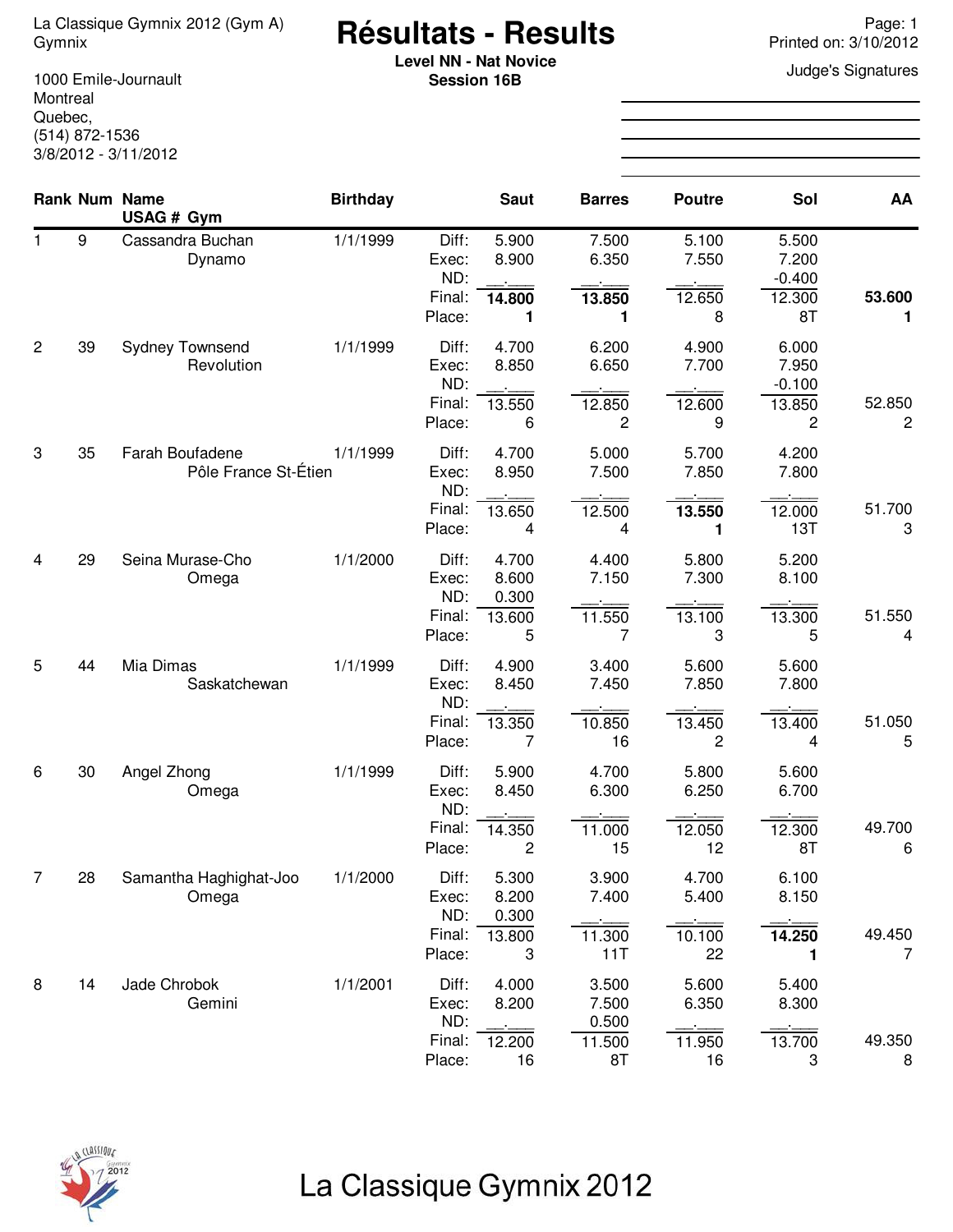<sup>2</sup> Page: La Classique Gymnix 2012 (Gym A) **Résultats - Results**<br>12/2012 Printed on: 3/10/2012

**Level NN - Nat Novice Session 16B**

1000 Emile-Journault Montreal Quebec, (514) 872-1536 3/8/2012 - 3/11/2012

|    |    | Rank Num Name<br>USAG # Gym                 | <b>Birthday</b> |                                           | <b>Saut</b>                     | <b>Barres</b>                           | <b>Poutre</b>                   | Sol                                        | AA           |
|----|----|---------------------------------------------|-----------------|-------------------------------------------|---------------------------------|-----------------------------------------|---------------------------------|--------------------------------------------|--------------|
| 9  | 36 | <b>Grace Charpy</b><br>Pôle France St-Étien | 1/1/1999        | Diff:<br>Exec:<br>ND:<br>Final:<br>Place: | 4.000<br>8.450<br>12.450<br>11T | 4.600<br>7.650<br>12.250<br>5           | 5.000<br>7.800<br>12.800<br>6T  | 4.400<br>7.300<br>$-0.300$<br>11.400<br>17 | 48.900<br>9  |
| 10 | 5  | Aleska Law<br>CGC                           | 1/1/1999        | Diff:<br>Exec:<br>ND:<br>Final:<br>Place: | 3.800<br>8.050<br>11.850<br>20T | 2.800<br>8.400<br>0.300<br>11.500<br>8T | 5.700<br>6.500<br>12.200<br>10  | 5.000<br>7.800<br>12.800<br>7              | 48.350<br>10 |
| 11 | 26 | Haley De Jong<br>Omega                      | 1/1/1999        | Diff:<br>Exec:<br>ND:<br>Final:<br>Place: | 4.000<br>8.100<br>12.100<br>17  | 4.200<br>6.900<br>11.100<br>14          | 5.800<br>7.200<br>13.000<br>4   | 4.300<br>7.700<br>12.000<br>13T            | 48.200<br>11 |
| 12 | 34 | Louise Pilla<br>Pôle France Marseill        | 1/1/1999        | Diff:<br>Exec:<br>ND:<br>Final:<br>Place: | 4.000<br>8.450<br>12.450<br>11T | 4.000<br>7.200<br>0.300<br>11.500<br>8T | 5.400<br>6.500<br>11.900<br>17  | 4.300<br>7.750<br>12.050<br>12             | 47.900<br>12 |
| 13 | 33 | Noémie Marrot<br>Pôle France Marseill       | 1/1/1999        | Diff:<br>Exec:<br>ND:<br>Final:<br>Place: | 4.200<br>8.300<br>12.500<br>10  | 5.500<br>5.250<br>10.750<br>17          | 6.200<br>6.750<br>12.950<br>5   | 4.600<br>6.750<br>$-0.100$<br>11.250<br>18 | 47.450<br>13 |
| 14 | 32 | Izabela losip<br>Pôle France Marseill       | 1/1/1999        | Diff:<br>Exec:<br>ND:<br>Final:<br>Place: | 4.200<br>8.250<br>12.450<br>11T | 4.300<br>7.550<br>11.850<br>6           | 5.900<br>6.100<br>12.000<br>13T | 4.000<br>6.850<br>10.850<br>20             | 47.150<br>14 |
| 15 | 25 | Kathryn Doran<br>Oakville                   | 1/1/1999        | Diff:<br>Exec:<br>ND:<br>Final:<br>Place: | 4.000<br>8.050<br>12.050<br>18T | 2.900<br>7.950<br>0.300<br>11.150<br>13 | 5.500<br>5.300<br>10.800<br>20T | 4.200<br>8.600<br>0.300<br>13.100<br>6     | 47.100<br>15 |
| 16 | 8  | Apollonia Pucci<br>Champions                | 1/1/2000        | Diff:<br>Exec:<br>ND:<br>Final:<br>Place: | 4.200<br>8.050<br>12.250<br>14T | 2.400<br>7.900<br>10.300<br>18          | 5.000<br>7.800<br>12.800<br>6T  | 3.400<br>8.200<br>11.600<br>16             | 46.950<br>16 |



## La Classique Gymnix 2012